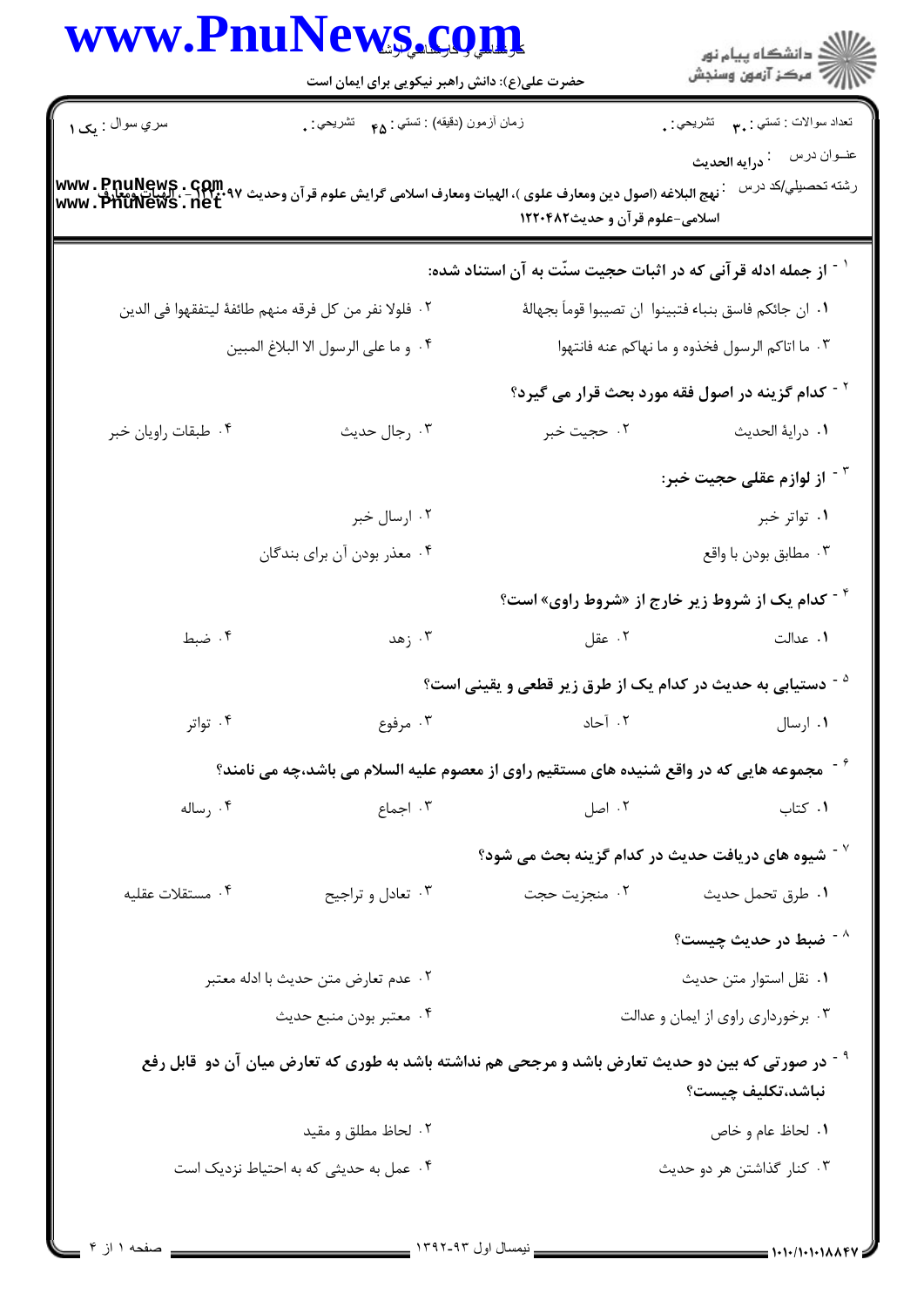|                    | حضرت علی(ع): دانش راهبر نیکویی برای ایمان است                                                                                     |                                                                                       | ِ<br>∭ دانشڪاه پيام نور<br>∭ مرڪز آزمون وسنڊش                               |  |
|--------------------|-----------------------------------------------------------------------------------------------------------------------------------|---------------------------------------------------------------------------------------|-----------------------------------------------------------------------------|--|
|                    |                                                                                                                                   |                                                                                       |                                                                             |  |
| سري سوال : ۱ يک    | زمان أزمون (دقيقه) : تستى : ۴۵ — تشريحي : .                                                                                       |                                                                                       | تعداد سوالات : تستي : ٣ <sub>٠</sub> ٠ تشريحي : <sub>٠</sub><br>عنــوان درس |  |
|                    | نهج البلاغه (اصول دين ومعارف علوى )، الهيات ومعارف اسلامى گرايش علوم قر آن وحديث ۱۳۰۰٬۹۷ - ، الهيات ومعارف<br>WWW . PNUNews . net |                                                                                       | <sup>:</sup> درايه الحديث<br>رشته تحصيلي/كد درس                             |  |
|                    |                                                                                                                                   | اسلامی-علوم قرآن و حدیث۱۲۲۰۴۸۲                                                        |                                                                             |  |
|                    |                                                                                                                                   |                                                                                       |                                                                             |  |
|                    | «ما بلغت رواته في الكثرة مبلغا احالت العادة تواطوءهم على الكذب و استمر ذلك في جميع الطبقات»                                       |                                                                                       | `` - عبارت زیر تعریف از چه حدیثی است؟                                       |  |
|                    |                                                                                                                                   |                                                                                       |                                                                             |  |
| ۰۴ موثق            | ۰۳ مرسل                                                                                                                           | ۰۲ مرفوع                                                                              | ۰۱ متواتر                                                                   |  |
|                    |                                                                                                                                   |                                                                                       | <sup>۱۱ -</sup> کدام یک از روایات زیر متواتر لفظی است؟                      |  |
|                    |                                                                                                                                   |                                                                                       | ٠١ رفع عن امتى تسعهٔ اشياء                                                  |  |
|                    |                                                                                                                                   |                                                                                       | ٠٢ من كذب علىّ متعمداً فليتبوّ مقعده النار                                  |  |
|                    |                                                                                                                                   | ٣.  انمّا جعل الجماعة و الاجتماع الى الصلوة لكى يعرف من يصلى ممن لايصلّى              |                                                                             |  |
|                    |                                                                                                                                   | ٠۴ انّما يداق الله العباد في الحساب يوم القيامهٔ على قدر ما آتاهم من العقول في الدنيا |                                                                             |  |
|                    |                                                                                                                                   |                                                                                       | <sup>۱۲ -</sup> كدام يك ظنّى الصدور است؟                                    |  |
| ۰۴ عقل             | ۰۳ قرآن                                                                                                                           | ۰۲ خبر واحد صحیح                                                                      | ۰۱ خبر متواتر                                                               |  |
|                    |                                                                                                                                   |                                                                                       | <sup>۱۳ -</sup> عنوان «امامی»:                                              |  |
|                    |                                                                                                                                   |                                                                                       |                                                                             |  |
|                    |                                                                                                                                   | ٠١. شامل تمام كساني مي شود كه به خلافت بلا فصل حضرت على عليه السلام معتقد باشند       |                                                                             |  |
|                    |                                                                                                                                   |                                                                                       | ۰۲ فرقه های مختلف شیعه را در بر می گیرد                                     |  |
|                    |                                                                                                                                   |                                                                                       | ۰۳ به شیعه دوازده امامی اختصاص دارد                                         |  |
|                    |                                                                                                                                   |                                                                                       | ۰۴ عنوانی عام تر از «شیعه» است                                              |  |
|                    |                                                                                                                                   |                                                                                       | <sup>۱۴ -</sup> حدیث زیر چه نوع حدیثی است؟                                  |  |
|                    | «محمدبن يحيى عن محمد بن الحسين عن ابن ابي عمير عن ابن اذينه عن محمدبن مسلم قال : قلت لابي عبدالله عليه                            |                                                                                       |                                                                             |  |
|                    |                                                                                                                                   | السلام : اسمع الحديث منكم فازيد و انقص؟قال:ان كنت تريد معانيه فلا باس»                |                                                                             |  |
| ۰۴ صحيح            | ۰۳ حسن                                                                                                                            | ۰۲ موثق                                                                               | ۰۱ ضعیف                                                                     |  |
|                    |                                                                                                                                   |                                                                                       | <sup>۱۵ -</sup> کدام یک از مشایخ کلینی می باشد؟                             |  |
| ۰۴ عبدالله بن سنان | ۰۳ محمدبن يحيى                                                                                                                    | ۰۲ سماعه                                                                              | ۰۱ عثمان بن عیسی                                                            |  |
|                    |                                                                                                                                   | <sup>۱۶ -</sup> در سلسله سند حدیث زیر منظور از «ابیه» چه کسی است؟                     |                                                                             |  |
|                    | « على بن ابراهيم عن ابيه عن ابن محبوب عن عبدالله بن سنان عن ابي عبدالله  عليه السلام قال:اوحي الله عزوجل الي داود                 |                                                                                       |                                                                             |  |
|                    |                                                                                                                                   | عليه السلام ان العبد من عبادى ليأتيني بالحسنة فأبيحه جنّتي»                           |                                                                             |  |
| ۰۴ سيف بن عميره    | ۰۳ ابراهیم بن هاشم                                                                                                                | ۰۲ اسحاق بن عمار                                                                      | ۰۱ احمد بن ادریس                                                            |  |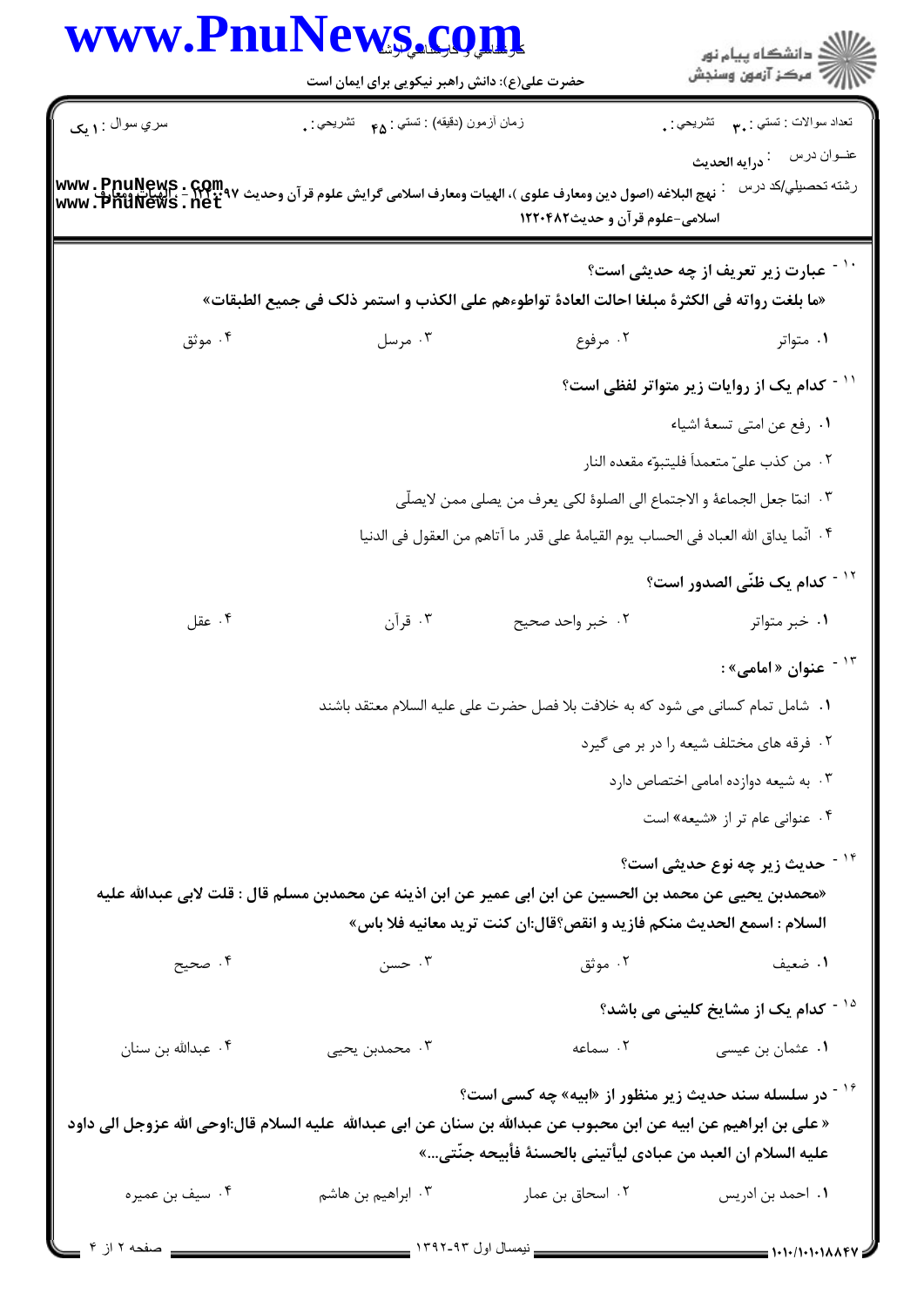|                                                                                                                                                                                        | حضرت علی(ع): دانش راهبر نیکویی برای ایمان است                                                                                                                                                                  |                                                                               | ر<br>اگر دانشگاه پيام نور<br>اگر مرکز آزمون وسنجش                                                         |  |  |
|----------------------------------------------------------------------------------------------------------------------------------------------------------------------------------------|----------------------------------------------------------------------------------------------------------------------------------------------------------------------------------------------------------------|-------------------------------------------------------------------------------|-----------------------------------------------------------------------------------------------------------|--|--|
| سري سوال : <b>۱ يک</b>                                                                                                                                                                 | زمان أزمون (دقيقه) : تستي : ۴۵ — تشريحي : .                                                                                                                                                                    |                                                                               | تعداد سوالات : تستي : ٣ <b>. س</b> تشريحي : .                                                             |  |  |
| رشته تحصيلي/كد درس<br>نهج البلاغه (اصول دين ومعارف علوى )، الهيات ومعارف اسلامى گرايش علوم قرآن وحديث ۱۳۲۰٬۹۷–، الهيات ومعارف<br>WWW . PNUNews . net<br>اسلامی-علوم قرآن و حدیث١٢٢٠٤٨٢ |                                                                                                                                                                                                                |                                                                               |                                                                                                           |  |  |
|                                                                                                                                                                                        |                                                                                                                                                                                                                | عنوان «ضعیف» کدام یک از اقسام حدیث را در بر نمی گیرد؟                         |                                                                                                           |  |  |
| ۰۴ مرفوع                                                                                                                                                                               | ۰۳ معضل                                                                                                                                                                                                        | ۰۲ موثق                                                                       | ۰۱ مرسل                                                                                                   |  |  |
|                                                                                                                                                                                        |                                                                                                                                                                                                                |                                                                               | <sup>۱۸ -</sup> کدام یک از راویان زیر امامی ممدوح است؟                                                    |  |  |
| ۰۴ على بن ابراهيم                                                                                                                                                                      | ۰۳ ابراهیم بن هاشم                                                                                                                                                                                             | ۰۲ محمد بن حسان                                                               | ۰۱ نوح بن دراج                                                                                            |  |  |
|                                                                                                                                                                                        |                                                                                                                                                                                                                | <sup>۱۹ -</sup> مهم ترین تفاوت در شروط «حدیث صحیح » بین شیعه و اهل سنّت چیست؟ |                                                                                                           |  |  |
| ۰۴ شذوذ                                                                                                                                                                                | ۰۳ اتصال سند                                                                                                                                                                                                   | ۰۲ ضبط                                                                        | ۰۱ عدالت                                                                                                  |  |  |
|                                                                                                                                                                                        |                                                                                                                                                                                                                | <sup>۲۰ -</sup> از نظر اهل سنت کدام یک از راویان زیر کذّاب شناخته شده است؟    |                                                                                                           |  |  |
| ۰۴ عبدالله بن يوسف                                                                                                                                                                     | ۰۳ محمد بن جبير                                                                                                                                                                                                | ۰۲ محمد بن سیرین                                                              | ۰۱ عاصم بن سليمان                                                                                         |  |  |
|                                                                                                                                                                                        | <sup>۲۱ -</sup> از نظر اهل سنّت معتبر ترین کتاب حدیثی کدام است؟                                                                                                                                                |                                                                               |                                                                                                           |  |  |
| ۰۴ سنن ترمذی                                                                                                                                                                           | ۰۳ موطا مالک                                                                                                                                                                                                   | ۰۲ سنن ابن ماجه                                                               | ۰۱ كتاب بخاري                                                                                             |  |  |
|                                                                                                                                                                                        |                                                                                                                                                                                                                |                                                                               | <sup>۲۲ -</sup> کدام اصطلاح در زمره الفاظ مدح قرار دارد؟                                                  |  |  |
| ۰۴ ثقه                                                                                                                                                                                 | ۰۳ صالح                                                                                                                                                                                                        | ۲. وجه                                                                        | ۰۱ عدل                                                                                                    |  |  |
|                                                                                                                                                                                        |                                                                                                                                                                                                                |                                                                               | <sup>۲۳ -</sup> تعریف زیر مربوط به کدام یک از اقسام حدیث است؟<br>«ما يحكى كلامه تعالى غير متحدّى بشئ منه» |  |  |
| ۰۴ مفرد                                                                                                                                                                                | ۰۳ غريب                                                                                                                                                                                                        | ۰۲ قدسی                                                                       | ۰۱ عزیز                                                                                                   |  |  |
|                                                                                                                                                                                        | «محمدبن حسن الصفار عن عمران بن موسى عن موسى بن جعفر عن محمد بن الحسين عن الحسن بن على بن فضَّال عن<br>ابن بكير عن عبد الاعلى مولى آل سام في الرجل يريد السفر في شهر رمضان قال: يفطر و ان خرج قبل ان تغيب الشمس |                                                                               | <sup>۲۴ -</sup> نوع حدیث زیر را مشخص کنید:<br>بقليل»                                                      |  |  |
| ۰۴ غريب                                                                                                                                                                                | ۰۳ موقوف                                                                                                                                                                                                       | ۰۲ مدلّس                                                                      | ۰۱ معلّل                                                                                                  |  |  |
|                                                                                                                                                                                        |                                                                                                                                                                                                                |                                                                               | <sup>۲۵ -</sup> حکم حدیث مضمر چیست؟                                                                       |  |  |
| ۰۴ حسن                                                                                                                                                                                 | ۰۳ موثق                                                                                                                                                                                                        | ۰۲ ضعیف                                                                       | ١. صحيح                                                                                                   |  |  |

Ĭ.